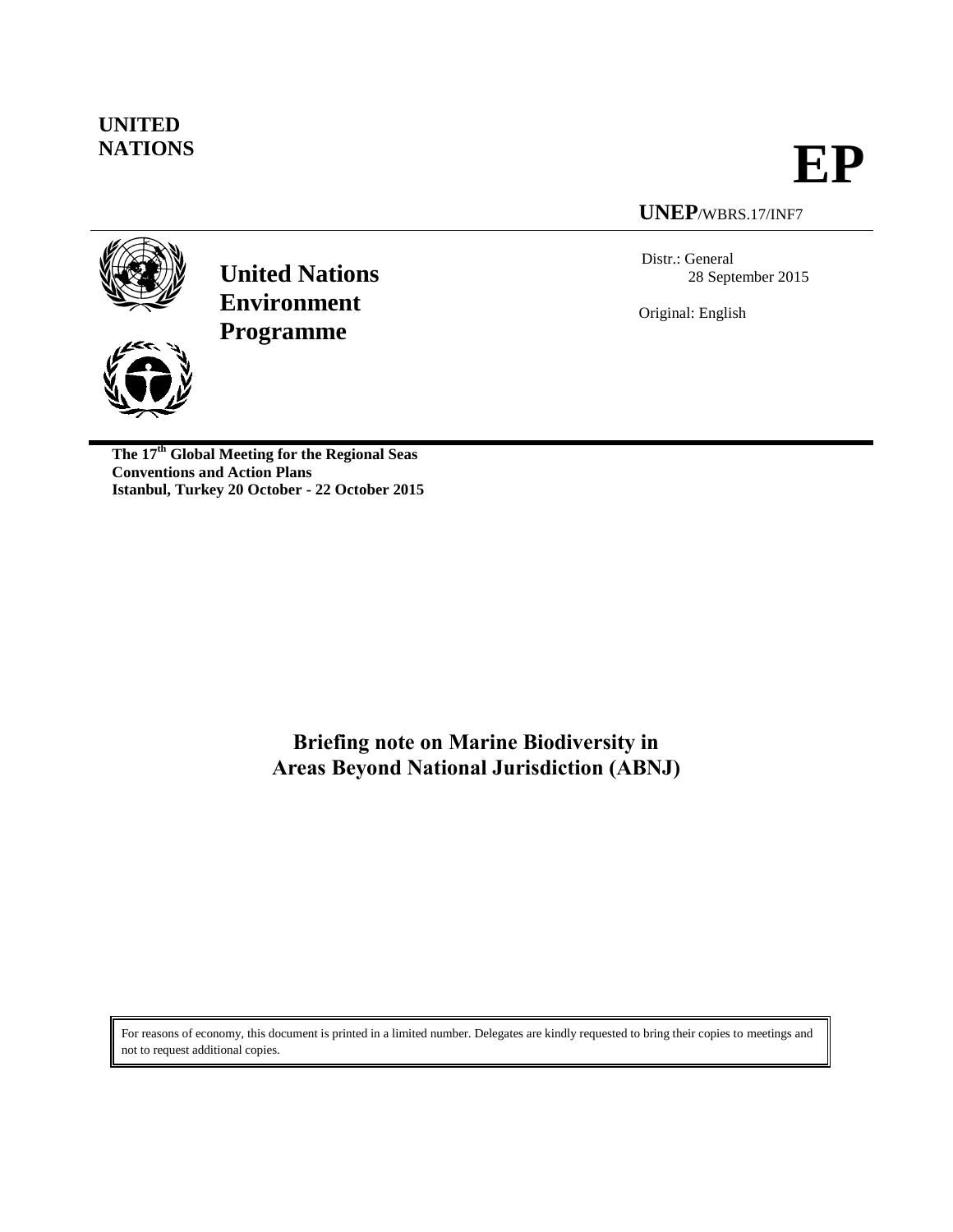

Programme des Nations Unies pour l'environnement Programa de las Naciones Unidas para el Medio Ambiente برنامج الأمم المتحدة للبيئة Программа Организации Объединенных Наций по окружающей среде

联合国环境规划砦



### **Briefing to Executive Director**

| To:   | Mr. Achim Steiner,<br><b>Executive Director, UNEP</b><br>Mr. Ibrahim Thiaw<br><b>Deputy Executive Director</b> | Date: | 1 September 2015      |
|-------|----------------------------------------------------------------------------------------------------------------|-------|-----------------------|
| Cc    | Elliot Harris, ASG, NYO<br>Jacqueline McGlade, Director,<br><b>DEWA</b><br>Michele Candotti, Chef de Cabinet   |       |                       |
| From: | Mette L. Wilkie Walle L. Wull Reference:<br>Director, DEPI<br><b>Elizabeth Mrema</b><br>Director, DELC         |       | DEPI/DELC/TN/ /BR/ cm |

#### Marine Biodiversity in Areas Bevond National Jurisdiction (ABNJ) Subject:

This brief intends to report expected implications to UNEP following the General Assembly's Resolution: 69/292 on "Development of an international legally-binding instrument under the United Nations Convention on Law of Sea on the conservation and sustainable use of marine biological diversity the conservation and sustainable use of marine biological diversity of areas beyond national jurisdiction", which was adopted without a vote on 19 June 2015.

### **Background:**

Resolution 69/292 (attached) is based on recommendations from the Ad-hoc Open Ended Informal Working Group whose objective was to study issues related to marine biodiversity in areas beyond national jurisdiction.

With this Resolution, the GA has decided to develop an international legally-binding instrument under the United Nations Convention on Law of the Seas (UNCLOS) on the conservation and sustainable use of marine biological diversity of areas beyond national jurisdiction. For this purpose, the GA has also decided to establish a preparatory committee. to prepare recommendations and work on the treaty.

The preparatory committee process will be open to all Members States and specialized agencies, while others partners are invited to participate as observers. The preparatory committee work will continue until the 2017 meeting twice every year. At the end of this process, in 2017, the GA will convene an intergovernmental conference that will consider the recommendations of the preparatory committee and elaborate on the text of the legally-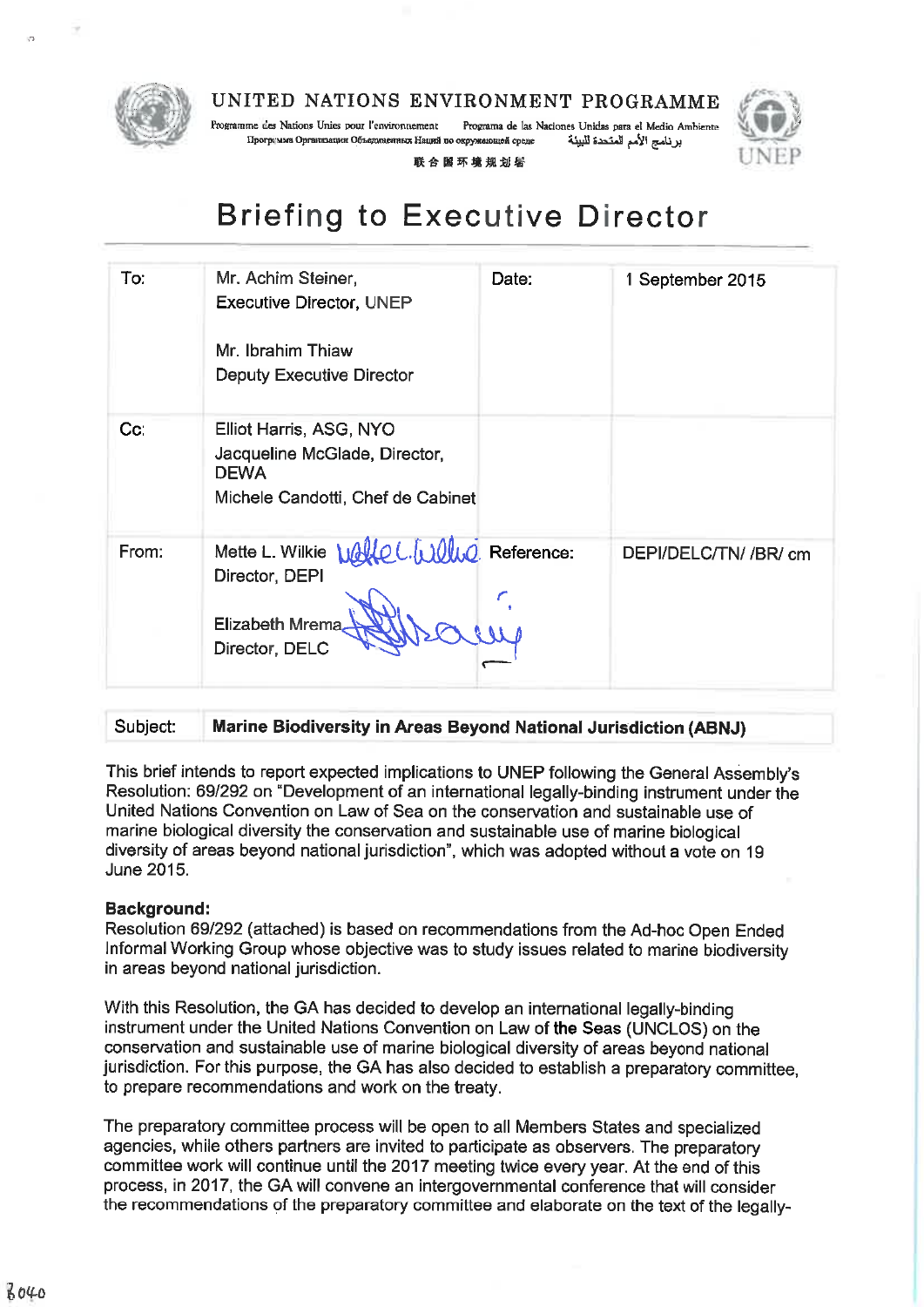

Programa de las Naciones Unidas para el Medio Ambiente Programme des Nations Unies nous l'environnement Программа Организации Объединенных Наций по окружающей среде برنامج الأمم المتحدة البيئة



联合国环境规划岩

### **Briefing to Executive Director**

binding treaty/instrument. Negotiations of this instrument would address topics identified in the package agreed in 2011 by the Ad hoc Informal Working Group, namely "the conservation and sustainable use of marine biological diversity of areas beyond national jurisdiction, including marine genetic resources, benefits sharing, area-based management tools, marine protected areas, environmental impact assessments and capacity-building and the transfer of marine technology."

In the Ad hoc Informal Working Group, several countries, including USA, Canada, Iceland, Norway, Japan, Russia and the Republic of Korea expressed their views on the need for a new legally binding instrument under UNCLOS. The G-77 and European Union also strongly supported a new legally-binding instrument.

UNEP's mandate on the conservation of the marine biodiversity in Areas Beyond National Jurisdiction has not been explicitly recognized by UNEP and member states; except the assessment of the state of the marine environment as well as in our legal work. CBD mandates also do not cover specifically ABNJ, except the recent initiatives of describing and identifying Ecologically or Biologically Significant Areas. However, some of the UNEP coordinated regional seas clearly include ABNJ in their geographic coverages (Northeast Atlantic, Mediterranean, South Pacific, Arctic, Southern Ocean) while some others, recently, decided to work on the biodiversity in ABNJ through their COP/Ministerial decisions and start studying issues in relation to this topic (Southeast Atlantic, Western Indian Ocean, West, Central and Southern Africa).

Based on the regional seas initiatives, DEPI has been instrumental during the Ad Hoc Informal Working Group in promoting good practices of the regional seas where marine protected areas in ABNJ were designated with legal input from DELC. Based on these experiences and practices, DEPI also explored a possible future regional approach to be embedded in the future discussion of the international legally-binding instrument. DEPI also launched the Partnership for Regional Ocean Governance, in January 2015, together with the Institute of Advanced Sustainability Studies and the Institut du développement durable et des relations internationales. This partnership includes the regional approach to biodiversity in ABNJ and has started working within two regional seas as pilot programmes in this area. These activities fall under the Ecosystem Management sub-programme.

Under UNEP's Montevideo Programme IV, areas beyond national jurisdiction are specifically mentioned in relation to encouraging the development of legal instruments for water resources. DELC's current mid-term review process of the Montevideo Programme IV includes a plan to consult experts on this topic. On 9 and 10 July 2015, DELC organized an international environmental law seminar on "Laws to promote environmental sustainability of oceans and seas" in Panama City. The seminar focused on emerging issues of international concern, including ABNJ.

It is arguable that unless and until the work under UNCLOS produces a treaty, there will be a gap in international environmental law. In fact, up to date, only about one percent of the planet's marine areas are protected under international environmental law. Further, there are some lacunae in the UNCLOS regime, under which the bottom of the sea in ABNJ is the common heritage of humankind. At that time, UNCLOS had not predicted that deep seabed biodiversity would be used for biotechnology. Now, there are few international laws that relate to the exploitation and protection of the marine genetic resources of the deep seabed.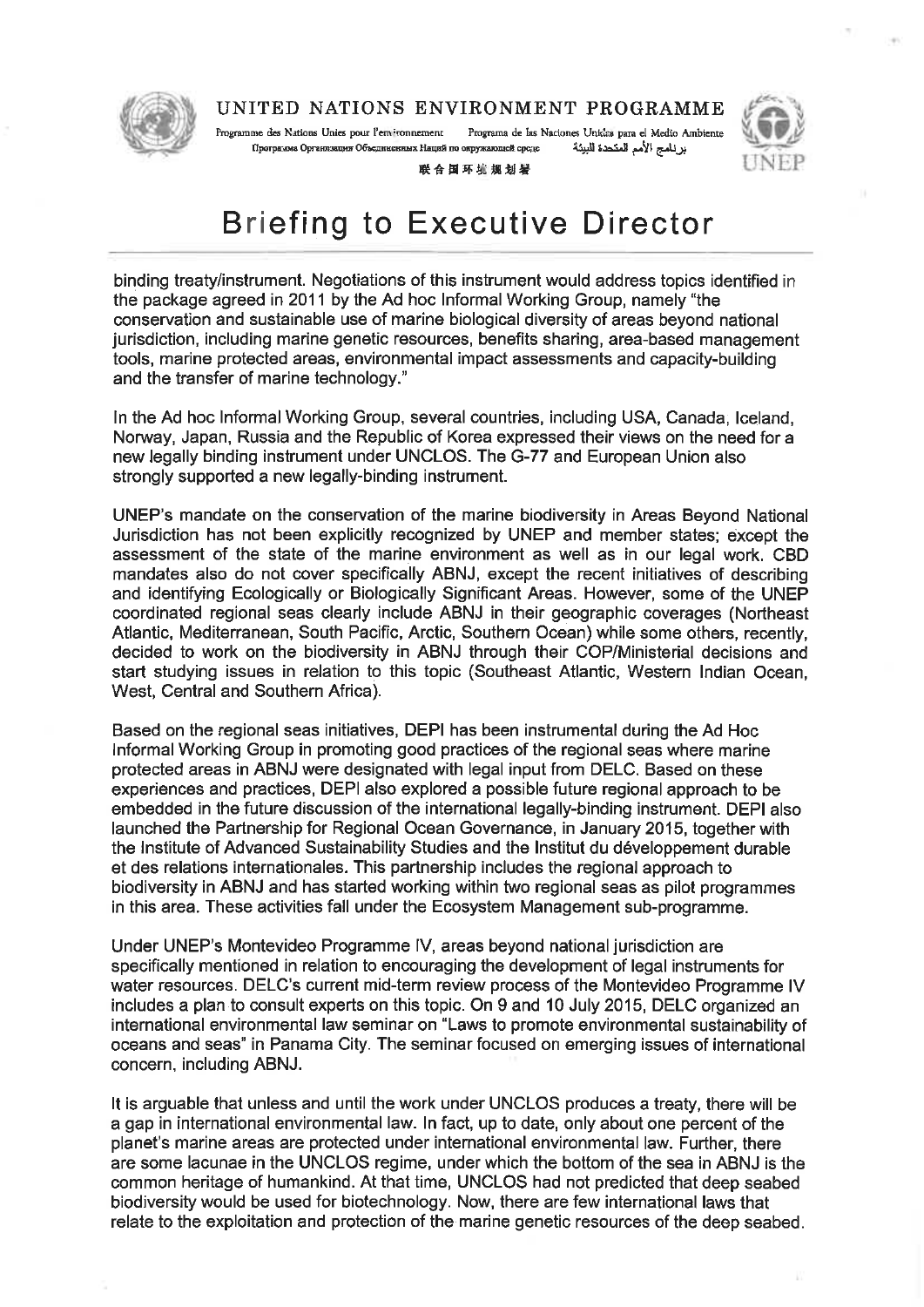

Programme des Nations Unles pour l'environnement Programa de las Naciones Unidas para el Medio Ambiente Программа Организации Объединенных Наций по окружающей средс بر نامج الأمم المتحدة للبيئة

联合国环境规划基

### **Briefing to Executive Director**

Meanwhile there is a proliferation of treaties and international bodies that, in one way or another, relate in part to marine resources and biodiversity in ABNJ. DELC wants to explore if the international law community should wait for the completion of the work under the aegis of UNCLOS.

### **Major topics and sensitivities involved:**

- $1<sub>1</sub>$ This discussion eventually includes the governance of areas beyond national jurisdiction. Sectoral mandates and governance were clearly coordinated under the UNCLOS for fishery, navigation, ocean observation, and underwater cables/pipelines. However, as long as these sectoral activities have an impact on the conditions and functions of biodiversity in ABNJ, the future discussion on this issue should involve all these sectors currently active in ABNJ. The final report of the Global Ocean Commission (2014) recommended that a move be made from RFMOs (Regional Fishery Management Organisations) to Regional Ocean Management Organisations (ROMOs) where more integrated management can take place. At this stage, the above mentioned report does not have much impact on the discussios in New York, but needs carefully review in relation to the future role of regional seas programmes in biodiversity in ABNJ.
- $2.$ It is not clear thus far how this process will affect the Sustainable Development Goals, especially those related to oceans and seas. While starting the Prepcom process itself would be an important milestone as envisaged in the Future We Want (paragraph 162), it is not clear how the Member States will relate this process to the SDG-Oceans and monitor their progress in achieving the related goals.
- $3<sub>1</sub>$ A number of UN member States, notably the USA, are not parties to UNCLOS, while UNCLOS designates freedom of access to ABNJ and the resources. If and when a future legally-binding instrument is adopted under UNCLOS, non-UNCLOS parties' rights need to be ensured. The GA Resolution stipulates that neither participation in the negotiations, nor their outcome, will affect the legal status of non-parties to UNCLOS.
- 4. UNEP has been advocating for regional approaches to be included in a future legal instrument as a means of implementing ABNJ. Such regional approaches should be combined with any global mechanism in applying area-based management tools, including marine protected areas and in coordinating and regulating sector activities. UNEP's regional approach to ABNJ based on the regional seas programmes and regional fishery bodies, involves working closely with global sectoral regulatory bodies, such as International Maritime Organisation (IMO) and International Seabed Authority (ISA).

UNEP together with its partners need to present a possible regional approach as it advocates a role for regional seas organizations in future efforts towards an international legally-binding instrument within the Global Partnership om Regional Ocean Governance which UNEP is leading...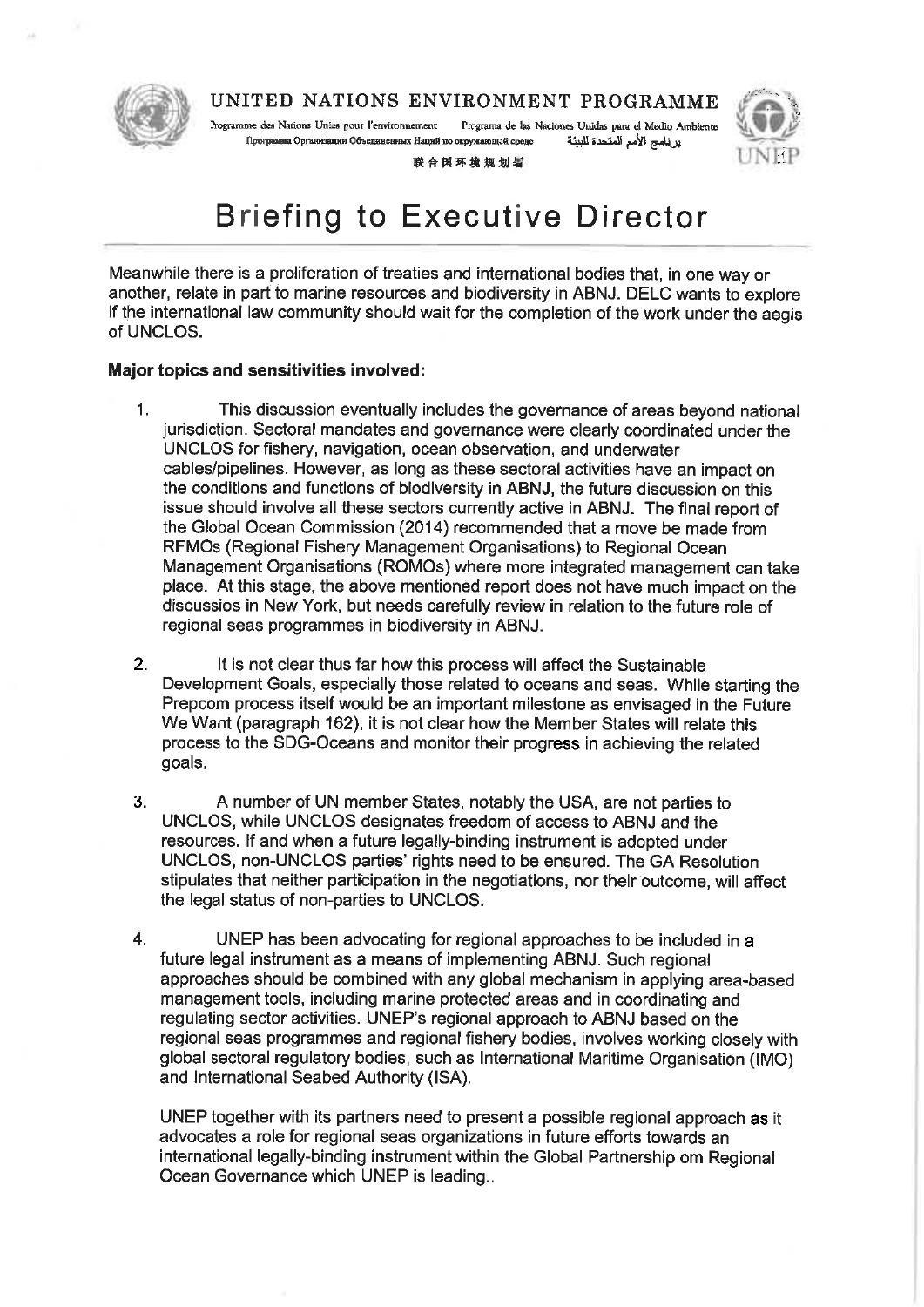

Programme des Nations Unies pour l'environnement Programa de las Naciones Unidas para el Medio Ambiente Программа Организации Объединситых Наций по окружающей среде برنامج الأمم المتحدة للبيئة



联合国环境规划署

## **Briefing to Executive Director**

5. Up to now, Member's States have had strong ownership in this issue and have thus been reluctant to receive input from UNEP and other technical UN organizations. Some Regional Seas Member States have already responded through their respected COPs.

### UNEP's strategic engagement in the Preparatory Committee: 2016-2017

- 1. UNEP will be instrumental in disseminating good practices of selected regional seas conventions and processes (Marine Protected Areas in Northeast Atlantic, Specially Protected Areas of Mediterranean Importance, etc.), and ongoing initiatives of some other regional seas (Southeast Atlantic, Nairobi Convention, and Abidian Convention), so that the States in the negotiations would be fully informed on these good practices and ongoing initiatives through tailor made documentation.
- 2. UNEP, through the Partnership for Regional Ocean Governance, will further define and promote a possible regional approach to the conservation and sustainable use of marine biodiversity in areas beyond national jurisdiction. The regional approach should not be separated from the global approach which should be included in the future instrument, but should instead be complementary. This approach should be further discusses and developed through the partnership.
- 3. Under the assessment programme, including the Transboundary Waters Assessment, regional seas indicator programmes and state of the marine environment reporting, UNEP will continue providing information on the marine biodiversity and ecosystems in ABNJ.
- 4. UNEP will be proactive in the discussion of regional ocean governance, which eventually involves ABNJ environmental governance. UNEP's basis in this forum will be the regional seas in partnership with regional fishery bodies and other regional and global sectoral bodies, such as IMO, ISA and WMO.
- 5. UNEP will continue to closely cooperate with the Secretariat of the Convention on Biological Diversity on issues of mutual interests, such as ecological and biodiversity data sharing in ABNJ.
- 6. UNEP will engage in the debate from a legal point of view and will want to bring the notions of the environmental rule of law, common heritage of humankind, and the global commons into the negotiations.
- 7. Through the Regional Seas Global meetings DELC and DEPI intend to contribute to this endeavour in terms of setting Regional Seas ownership and strategies for upcoming negotiations.

### **Points of contact:**

- 1. Takehiro Nakamura, MCEB/DEPI
- 2. Barbara Ruis, DELC/ROE

### **Attachment**

1. GA Resolution 69/292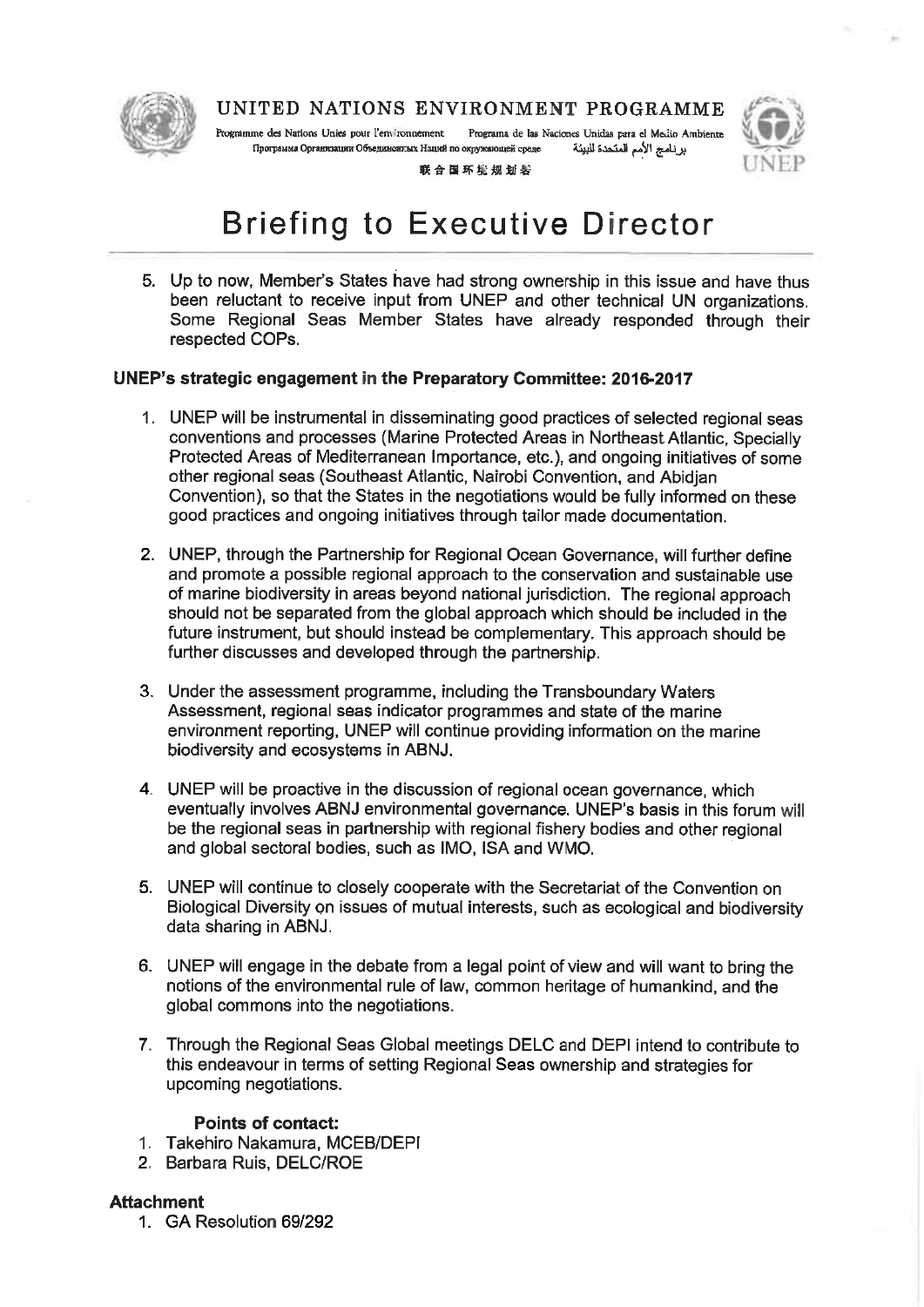6 July 2015



**Sixty-ninth session**  Agenda item 74 (*a*)

### **Resolution adopted by the General Assembly on 19 June 2015**

[*without reference to a Main Committee (A/69/L.65 and Add.1)*]

### **69/292. Development of an international legally binding instrument under the United Nations Convention on the Law of the Sea on the conservation and sustainable use of marine biological diversity of areas beyond national jurisdiction**

#### *The General Assembly*,

*Reaffirming* the commitment made by Heads of State and Government in paragraph 162 of the outcome document of the United Nations Conference on Sustainable Development, held in Rio de Janeiro, Brazil, from 20 to 22 June 2012, entitled "The future we want", endorsed by the General Assembly in its resolution 66/288 of 27 July 2012, to address, on an urgent basis, building on the work of the Ad Hoc Open-ended Informal Working Group to study issues relating to the conservation and sustainable use of marine biological diversity beyond areas of national jurisdiction, the issue of the conservation and sustainable use of marine biological diversity of areas beyond national jurisdiction, including by taking a decision on the development of an international instrument under the United Nations Convention on the Law of the Sea,<sup>1</sup> before the end of the sixty-ninth session of the Assembly,

*Noting its request*, in paragraph 214 of its resolution 69/245 of 29 December 2014, for the Ad Hoc Open-ended Informal Working Group to make recommendations on the scope, parameters and feasibility of an international instrument under the Convention,

*Having considered* the recommendations of the Ad Hoc Open-ended Informal Working Group,<sup>2</sup>

*Welcoming* the exchange of views on the scope, parameters and feasibility of an international instrument under the Convention and the progress made within the Ad Hoc Open-ended Informal Working Group, within its mandate as established by the General Assembly in its resolution 66/231 of 24 December 2011 and in the light of its resolution 67/78 of 11 December 2012, to prepare for the decision on the

<sup>1</sup> United Nations, *Treaty Series*, vol. 1833, No. 31363.

**\_\_\_\_\_\_\_\_\_\_\_\_\_\_\_** 





 $^{2}$  A/69/780, annex, sect. I.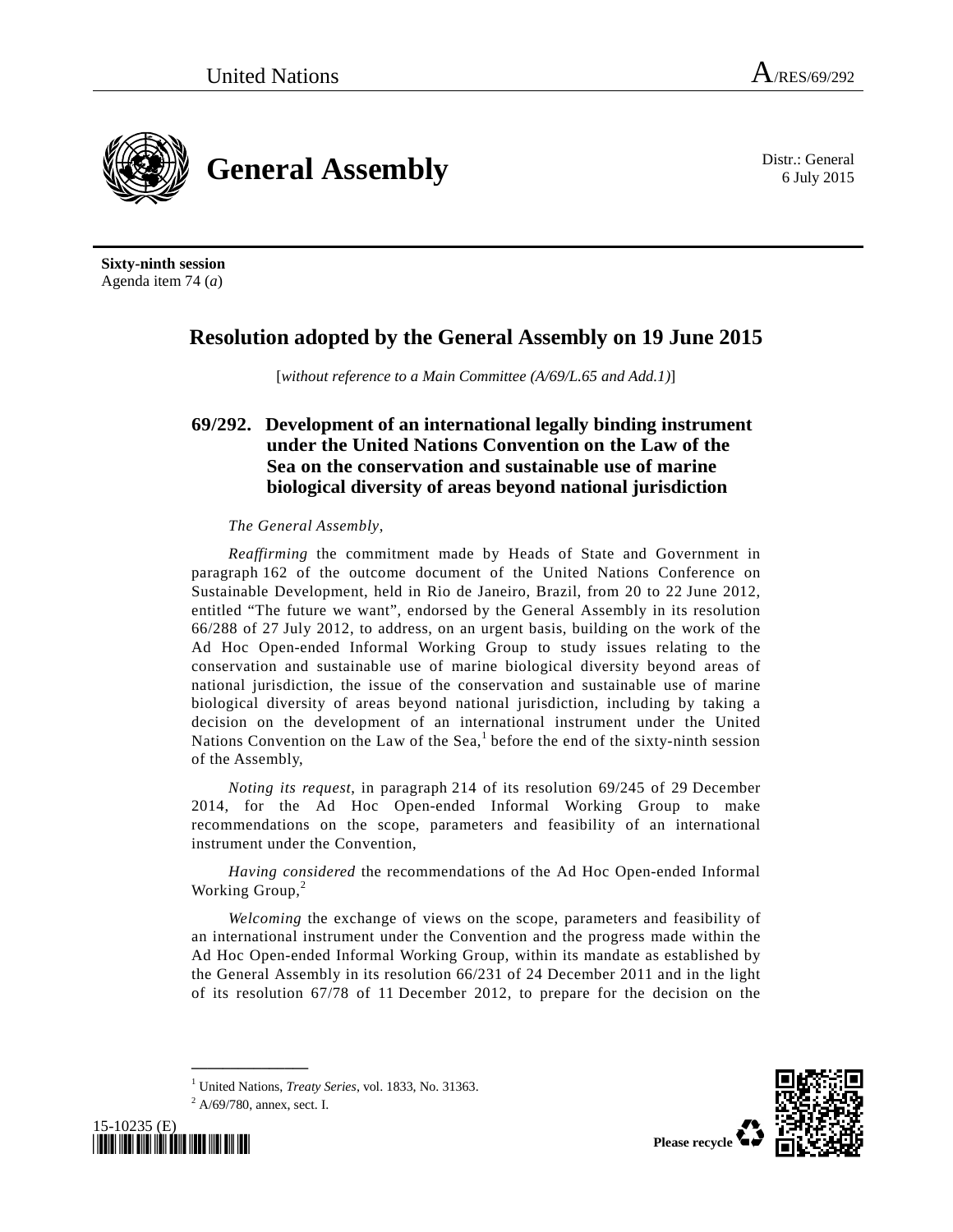development of an international instrument under the Convention to be taken by the Assembly at its sixty-ninth session,

*Stressing* the need for the comprehensive global regime to better address the conservation and sustainable use of marine biological diversity of areas beyond national jurisdiction, and having considered the feasibility of developing an international instrument under the Convention,

 1. *Decides* to develop an international legally binding instrument under the United Nations Convention on the Law of the Sea<sup>1</sup> on the conservation and sustainable use of marine biological diversity of areas beyond national jurisdiction and to that end:

 (*a*) Decides to establish, prior to holding an intergovernmental conference, a preparatory committee, open to all States Members of the United Nations, members of the specialized agencies and parties to the Convention, with others invited as observers in accordance with past practice of the United Nations, to make substantive recommendations to the General Assembly on the elements of a draft text of an international legally binding instrument under the Convention, taking into account the various reports of the Co-Chairs on the work of the Ad Hoc Open-ended Informal Working Group to study issues relating to the conservation and sustainable use of marine biological diversity beyond areas of national jurisdiction, and that the preparatory committee will start its work in 2016 and, by the end of 2017, report to the Assembly on its progress;

 (*b*) Decides that the preparatory committee shall meet for no less than two sessions of a duration of 10 working days each in 2016 as well as in 2017 with full conference services, with the recognition that, with respect to documentation, any documents of the preparatory committee other than the agenda, the programme of work and the report of the preparatory committee shall be considered informal working documents;

 (*c*) Requests the Secretary-General to convene the sessions of the preparatory committee in 2016 from 28 March to 8 April and from 29 August to 12 September;

 (*d*) Decides that the preparatory committee shall be chaired by one presiding officer, who will be appointed by the President of the General Assembly, in consultation with Member States, as soon as possible;

 (*e*) Decides that the preparatory committee shall elect a bureau consisting of two members from each regional group, and that these 10 members shall assist the Chair on procedural matters in the general conduct of his or her work;

 (*f*) Requests the President of the Assembly to invite the regional groups to nominate candidates to the bureau as soon as possible;

 (*g*) Recognizes the desirability that any legally binding instrument relating to marine biological diversity of areas beyond national jurisdiction under the Convention would secure the widest possible acceptance, and for that reason;

 (*h*) Decides that the preparatory committee shall exhaust every effort to reach agreement on substantive matters by consensus;

 (*i*) Recognizes the importance of proceeding efficiently in the preparatory committee on the development of the elements of a draft text of an international legally binding instrument under the Convention, and recognizes further that any elements where consensus is not attained, even after exhausting every effort, may